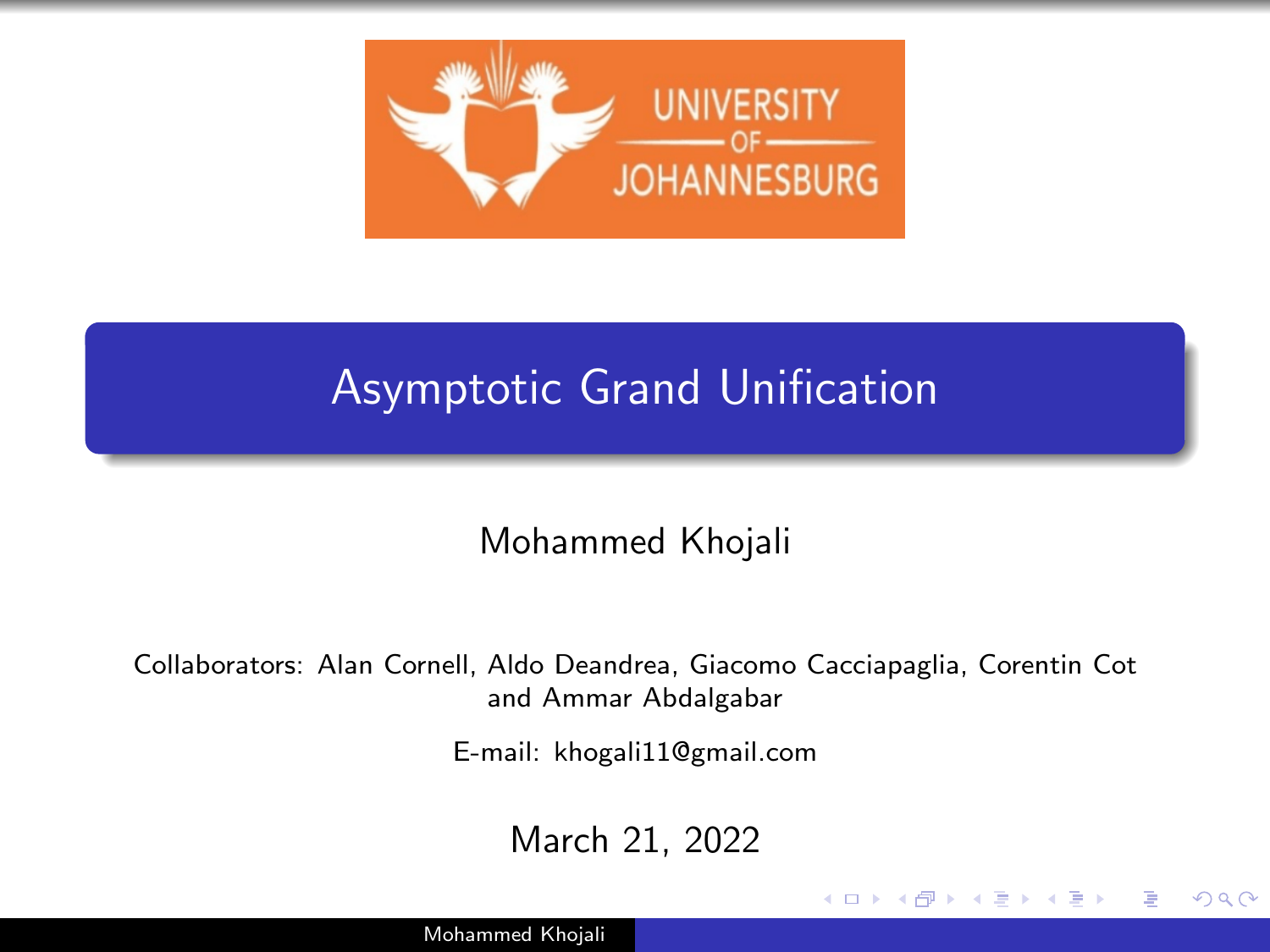

- The SM of particle physics has been a very successful model in describing most of the particle phenomenology known so far.
	- Do we need any new physics?



• The SM is believed to be only an effective low energy theory for several reasons:

- The Hierarchy Problem (The Naturalness Problem)
- **•** Gravity
- **o** Dark Matter
- The cosmological constant problem
- Flavour problem
- Gauge coupling unification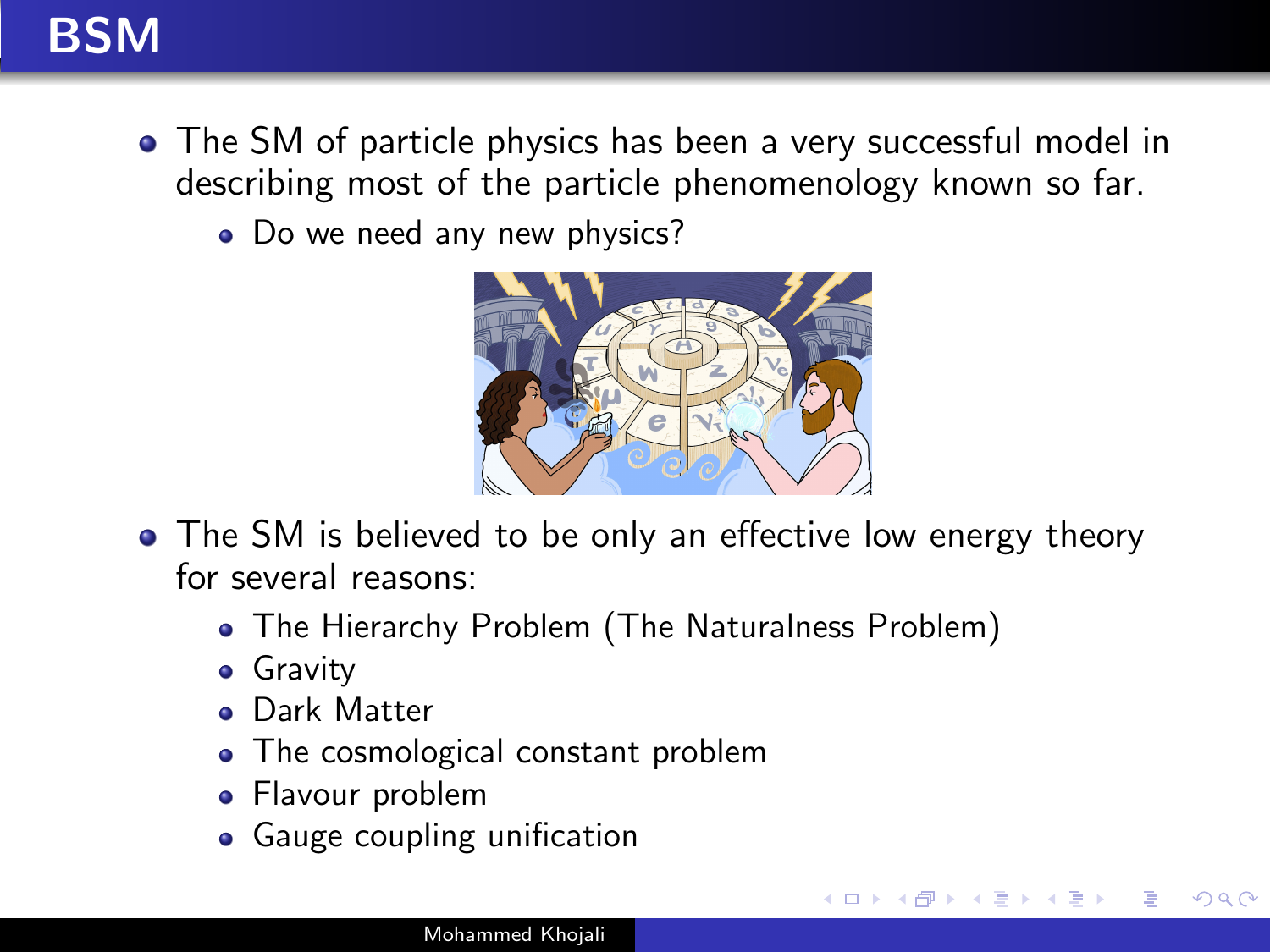

- The idea of GUT is to reduce:
	- All the gauge interactions to one single gauge group.
	- All the fermionic multiplets into one or two different representations for each generation of matter.
- Theories of grand unification continue to play an important role as guiding principle when searching for extensions of the SM. **∢ロト ⊀母 ▶ ∢∃ ▶ ∢∃ ▶**.. э

 $\Omega$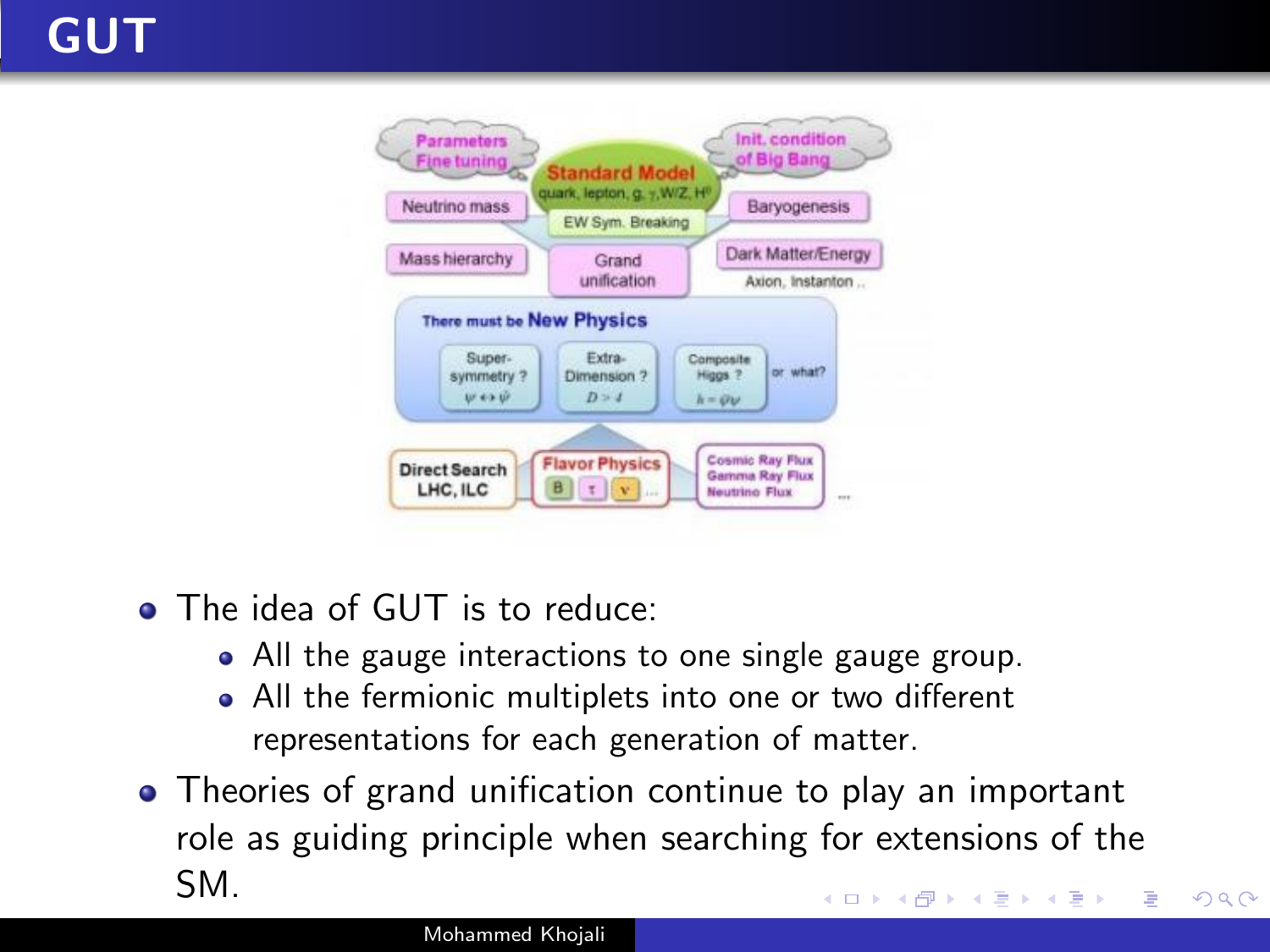### GUT

- GUT have the ambition of unifying all the forces (except gravity) into a unique simple gauge group.
- In GUT model building, to assume that the unification of gauge couplings occurs at a specific high scale, where the low energy couplings meet via the renormalization group running.
- We consider a unification, where the couplings unify asymptotically. In the models where a compact extra dimension becomes relevant at scales higher than the EW scale and where the gauge symmetry in the bulk is unified.



Mohammed Khojali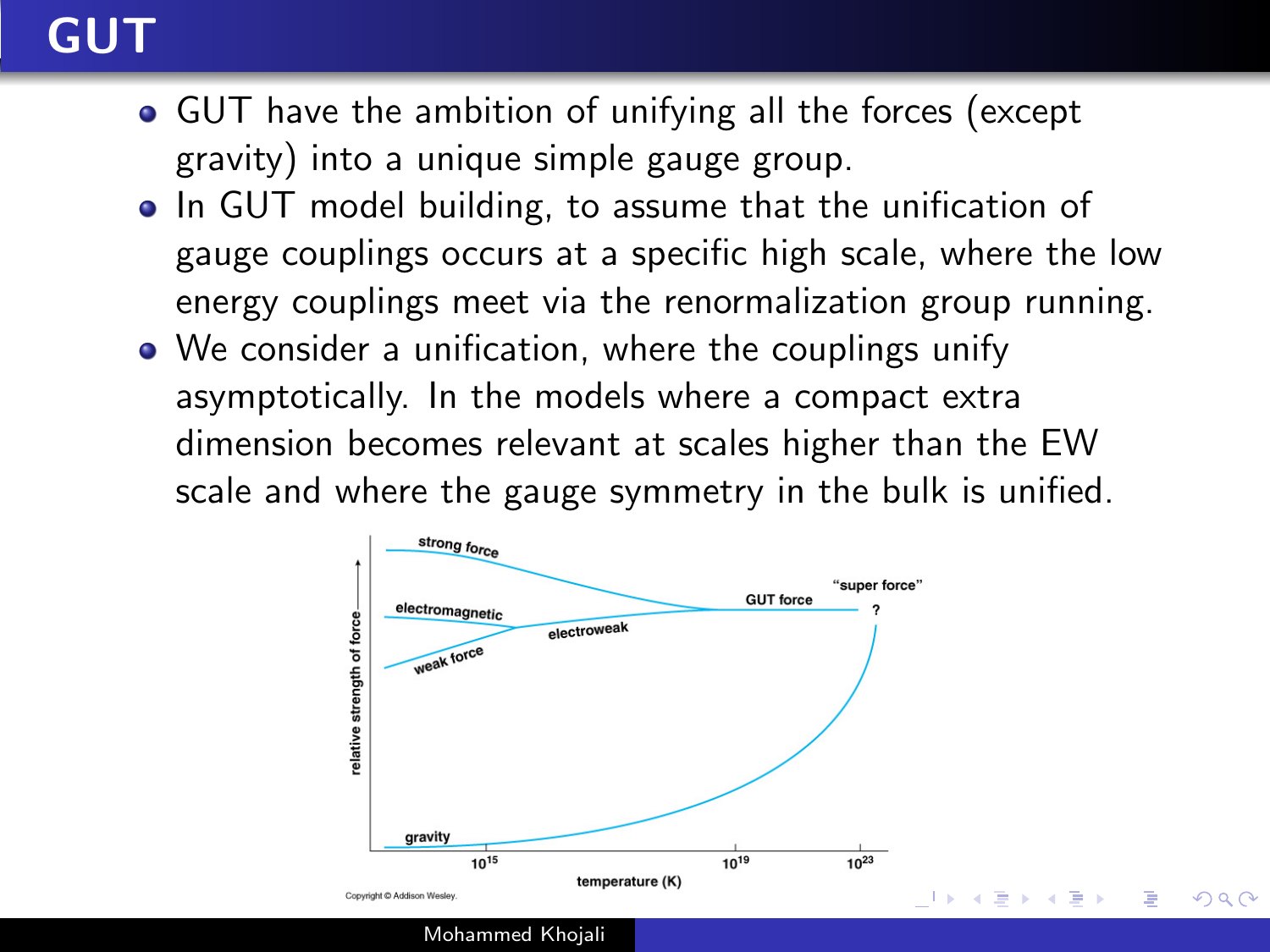

- $\bullet$  In this model, we consider a minimal  $SO(10)$  grand unified model in five dimensions.
- The extra dimension is compactified on an  $S^1/Z_2 \times Z'_2$ orbifold of radius R.
- The gauge breaking is achieved by use of two parities, defined by two matrices  $P_0$  and  $P_1$ .
- This parities is correspond to a mirror symmetry around the fixed points  $y = 0$  and  $y = \pi R/2$ .

つくい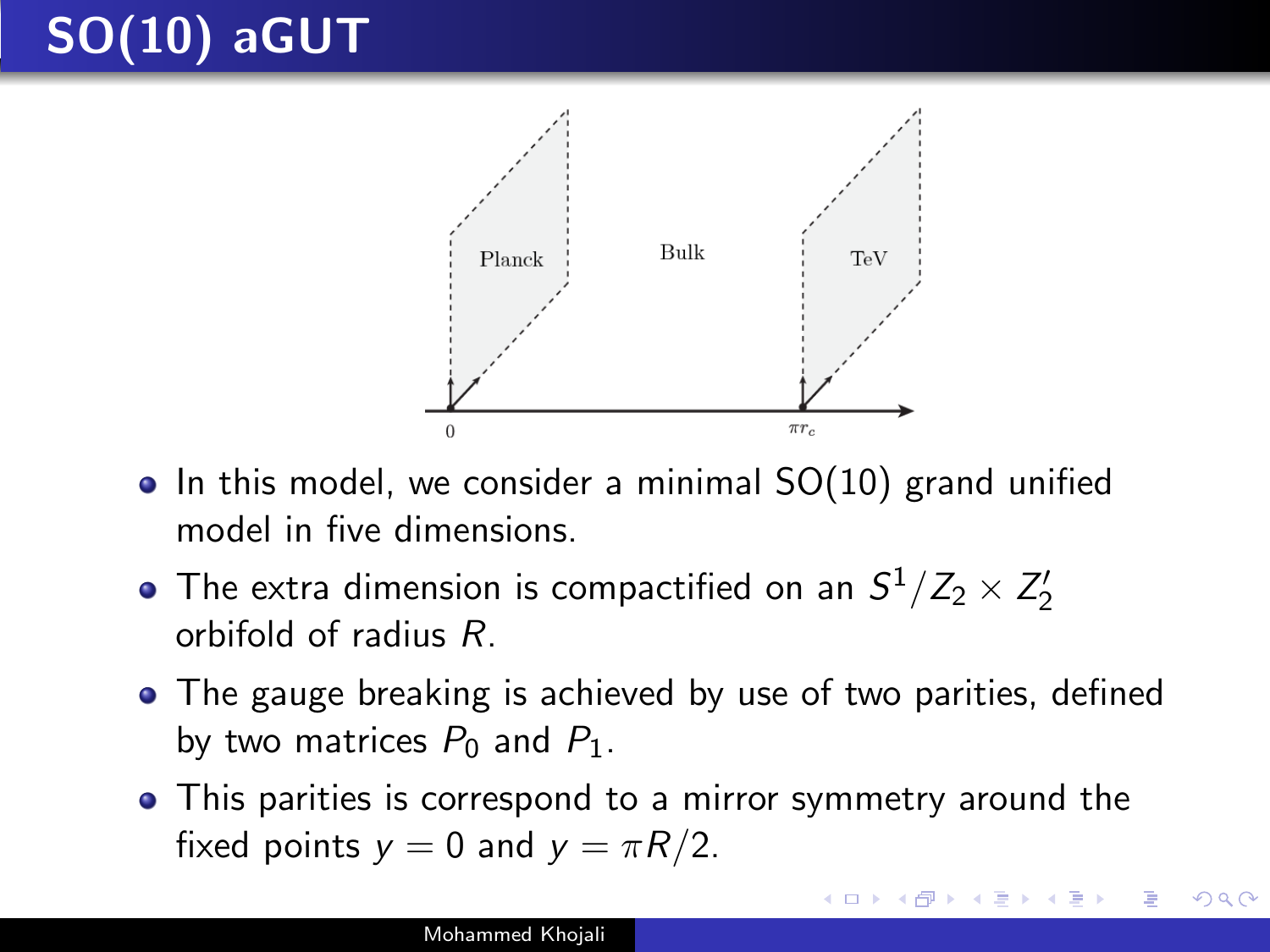• We choose the  $P_0$  and  $P_1$  matrices to be:

$$
\begin{aligned} P_0=&\mathsf{diag}(-1,-1,-1,+1,+1)\otimes\mathsf{diag}(+1,+1),\\ P_1=&\mathsf{diag}(+1,+1,+1,+1,+1)\otimes\mathsf{diag}(+1,+1).\end{aligned}
$$



- The SO(10) gauge symmetry is broken down to Pati-Salam  $(SU(4)_C \times SU(2)_L \times SU(2)_R)$  by a  $Z_2 \times Z_2'$  orbifold twisting which generates two inequivalent fixed points.
	- $\bullet$  One is the preserved SO(10) symmetric fixed point (we call this the visible brane).
	- The other has only a Pati-Salam symmetry (we refer to as the PS hidden brane).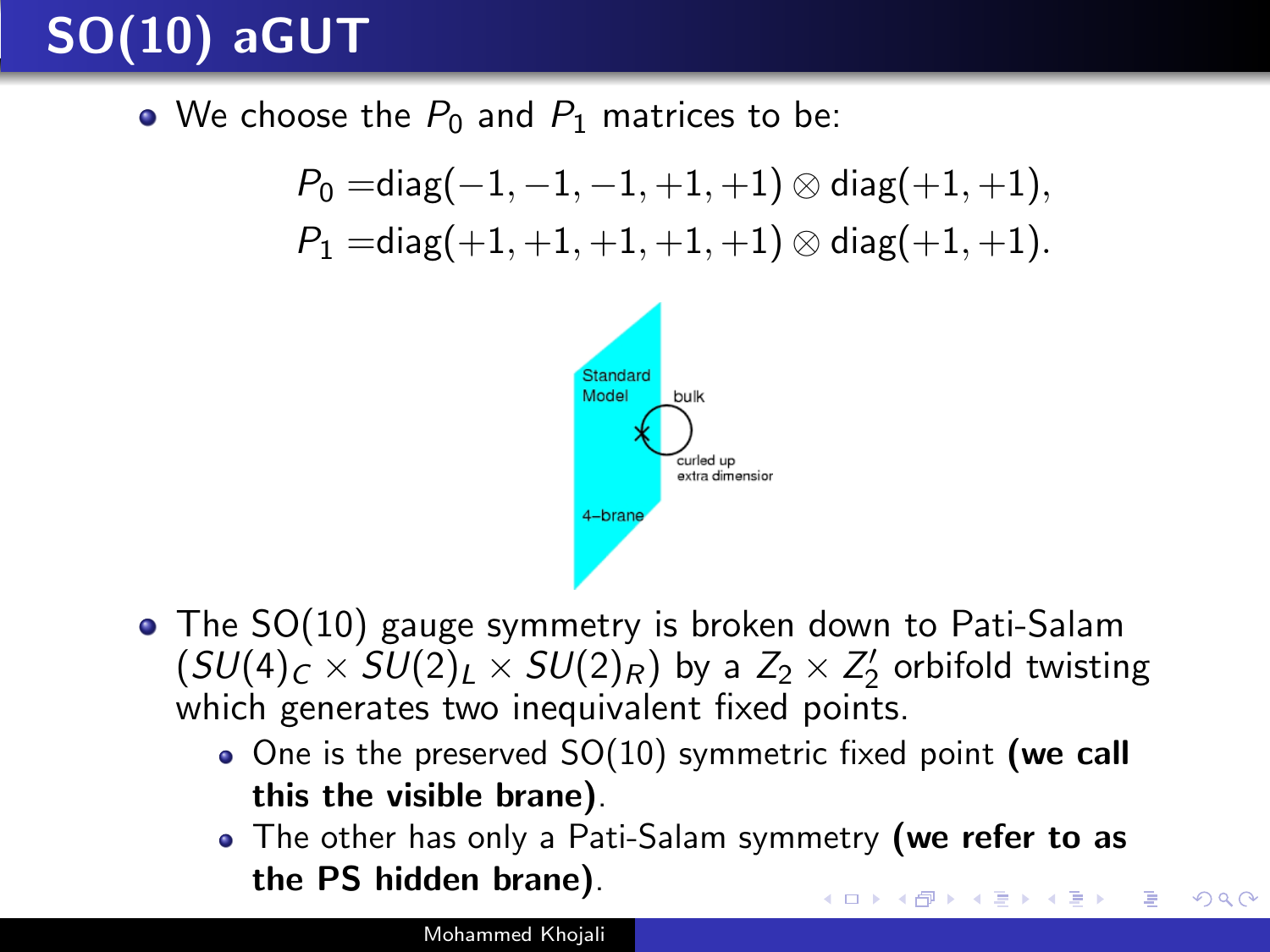- $\bullet$  The breaking is satisfied if there is scalar in 16 or 126 representations of  $SO(10)$ ,
- The breaking to the  $SU(5)$  is done by the ordinary Higgs mechanism on the brane (we refer to this as brane breaking), where the VEV of the Higgs field along the right handed neutrino direction.

$$
{\bf 16\Rightarrow} {\bf 10+\overline{5}+1} \\ {\bf 126\Rightarrow} {\bf 50+45+\overline{15}+10+\overline{5}+1}
$$

 $200$ 

• Both 16 and 126 representations contain a singlet under  $SU(5)$ , we choose the adjoint scalar in 16.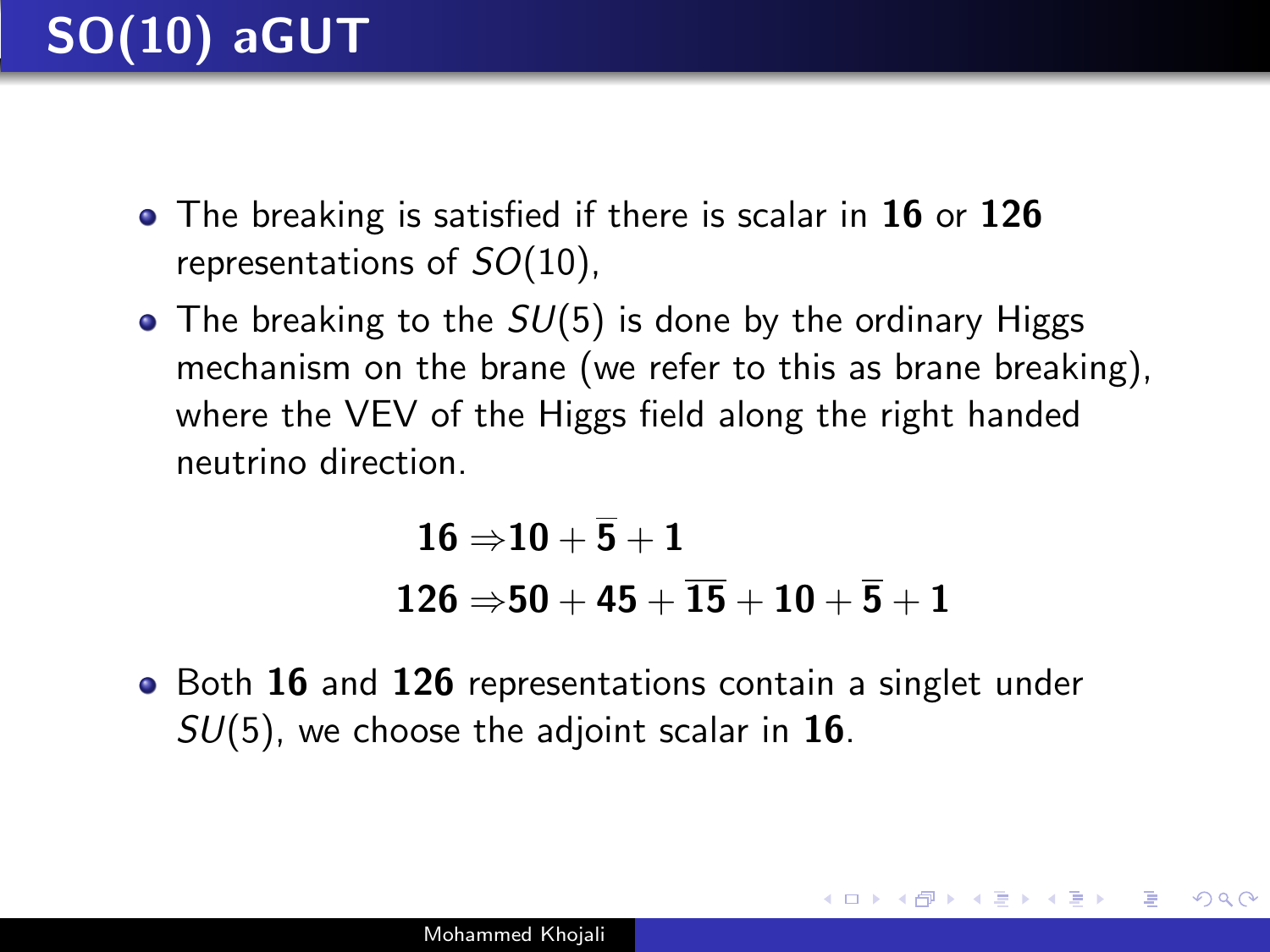The 15 fermion fields of each SM generation and an extra right-handed neutrino field fit into a 16 and  $\overline{16}$  dimensional spinor representation field of  $SO(10)$ 

$$
16 = (t_L, \nu_L, b_L, \tau_L, B_L, \mathcal{T}_L, \mathcal{T}_L, \mathcal{N}_L, T_R, \mathcal{N}_R, B_R, \mathcal{T}_R, b_R, \tau_R, t_R, \nu_R)
$$
  

$$
\overline{16} = (\mathcal{T}_L^c, \mathcal{N}_L^c, B_L^c, \mathcal{T}_L^c, b_L^c, \tau_L^c, t_L^c, \nu_L^c, t_R^c, \nu_R^c, b_R^c, \tau_R^c, B_R^c, \mathcal{T}_R^c, \mathcal{T}_R^c, \mathcal{N}_R^c)
$$

We can write down the most general Lagrangian as follows:

$$
\mathcal{L}_{SO(10)} = -\frac{1}{4} F_{MN}^{(a)} F^{(a)MN} - \frac{1}{2\xi} (\partial_{\mu} A^{\mu} - \xi \partial_{5} A_{y})^{2} + i \overline{\mathbf{16}} \varnothing \mathbf{16}
$$

$$
+ \sum_{a,b} Y_{10}^{ab} \overline{\mathbf{16}}_{a} \Gamma^{i} \mathbf{16}_{b} H_{10}^{i} + |D_{M} H_{10}|^{2} - V(H_{10}),
$$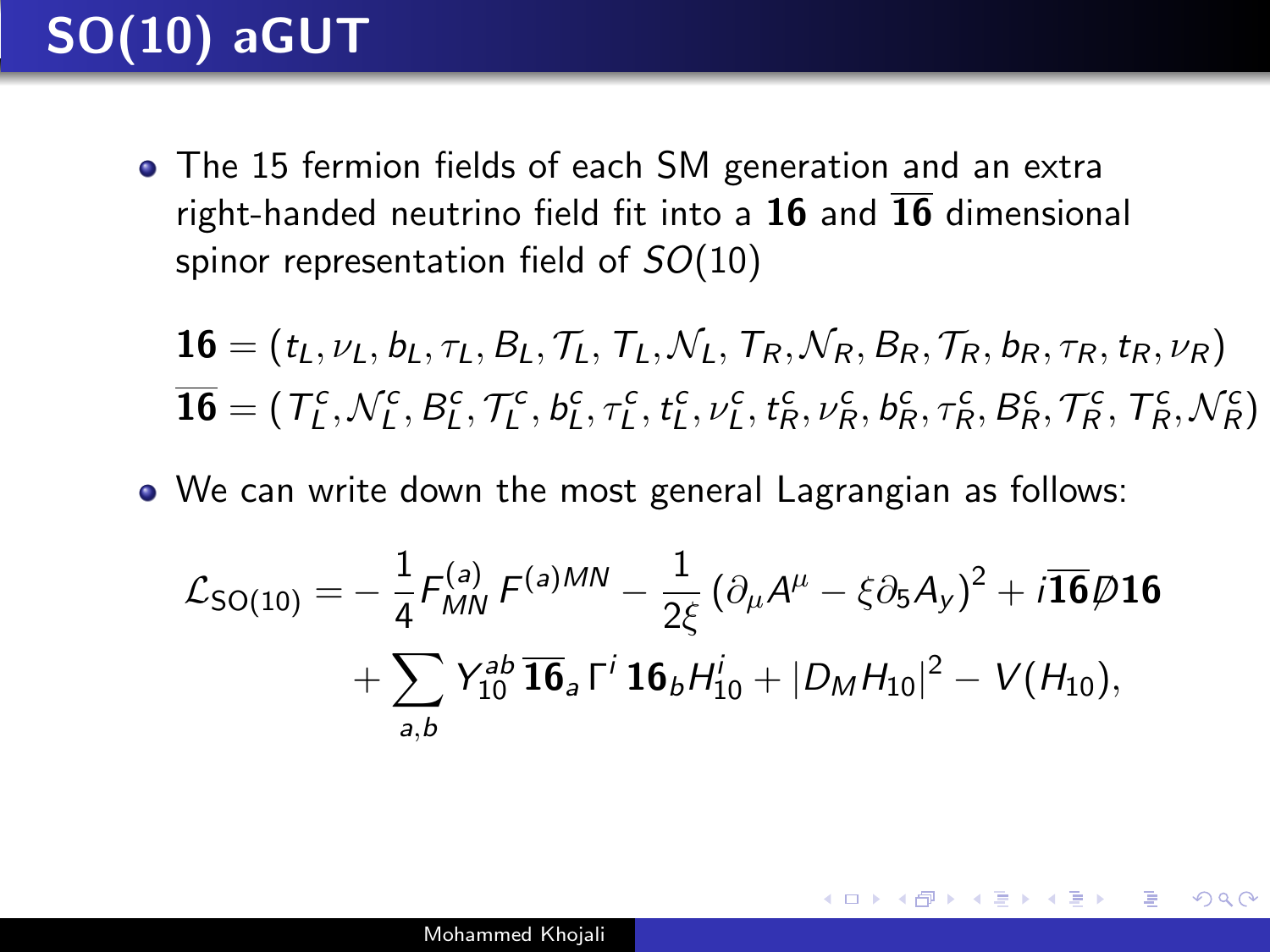### Running of the gauge couplings

• We have in the SM the numerical coefficients

$$
b_i = \left(\frac{41}{10}, -\frac{19}{6}, -7\right),
$$

• These equations will be used for the running of the gauge couplings between the EW scale and the compactification scale.



 $QQ$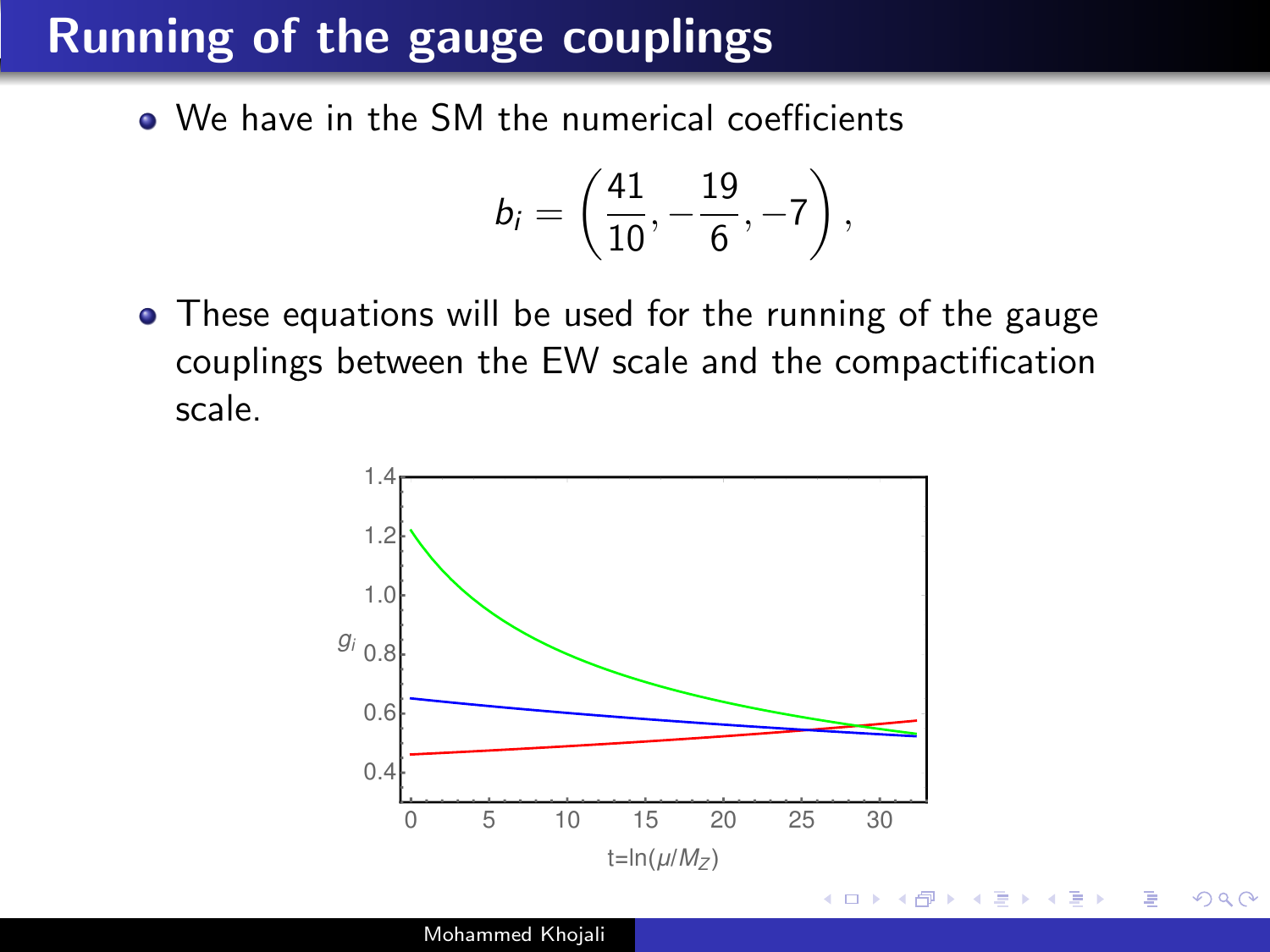### Running of the gauge couplings

Above the compactification scale, the couplings behave as a unified version and will all share the same gauge coefficient being :

$$
c_{SO(10)} = -\frac{11}{3}C_2(G) + \frac{1}{6}C_2(G) + \frac{4}{3}2n_g(T_R(16)) + \frac{1}{3}n_H^{10}T_R(10)
$$

- where each term refers to a different field (Gauge 4-components + gauge 5th component + fermion + scalar),
	- $\bullet$   $n_{\sigma}$  being the number of fermion generation in the bulk.

AP ▶ ◀ ヨ ▶ ◀ ヨ ▶

- $n_H^{10}$  being the number of 10 Higgs in the theory.
- $\bullet$  In  $SO(10)$ , we have:

$$
\bullet \ \ C_2(G)=N-2=8.
$$

$$
\bullet \ \ T_R(16)=2.
$$

$$
\bullet \ \ \mathcal{T}_{R}(10)=1.
$$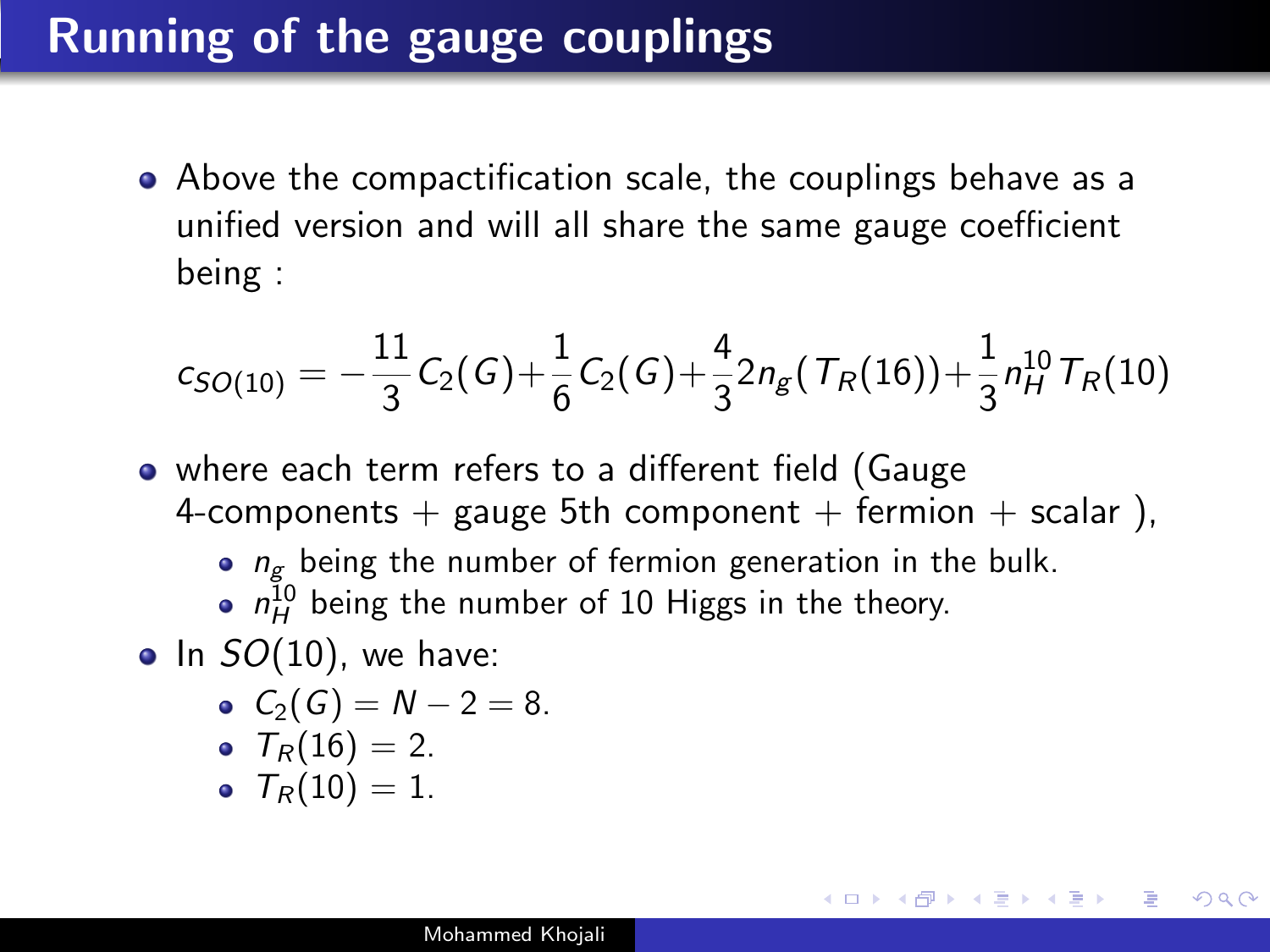## Running of the gauge couplings

For one 10-Higgs and three bulk fermions families, we obtain :

$$
c_{SO(10)} = -\frac{35}{3}
$$

• The RGE becomes then :

$$
2\pi \frac{d\alpha_1}{dt} = \frac{41}{10}\alpha_1^2 + (S(t) - 1) c_{SO(10)}\alpha_1^2,
$$
  
\n
$$
2\pi \frac{d\alpha_2}{dt} = -\frac{19}{6}\alpha_2^2 + (S(t) - 1) c_{SO(10)}\alpha_2^2,
$$
  
\n
$$
2\pi \frac{d\alpha_3}{dt} = -7\alpha_3^2 + (S(t) - 1) c_{SO(10)}\alpha_3^2.
$$

 $t = \ln\left(\frac{\mu}{M}\right)$  $M_Z$  $\big)$  and contains the energy scale paameter  $\mu.$  We chose to use the Z mass as a reference scale, so that for  $\mu = M_Z$  we have  $t = 0$  and we can fix the initial conditions of the running.

つくい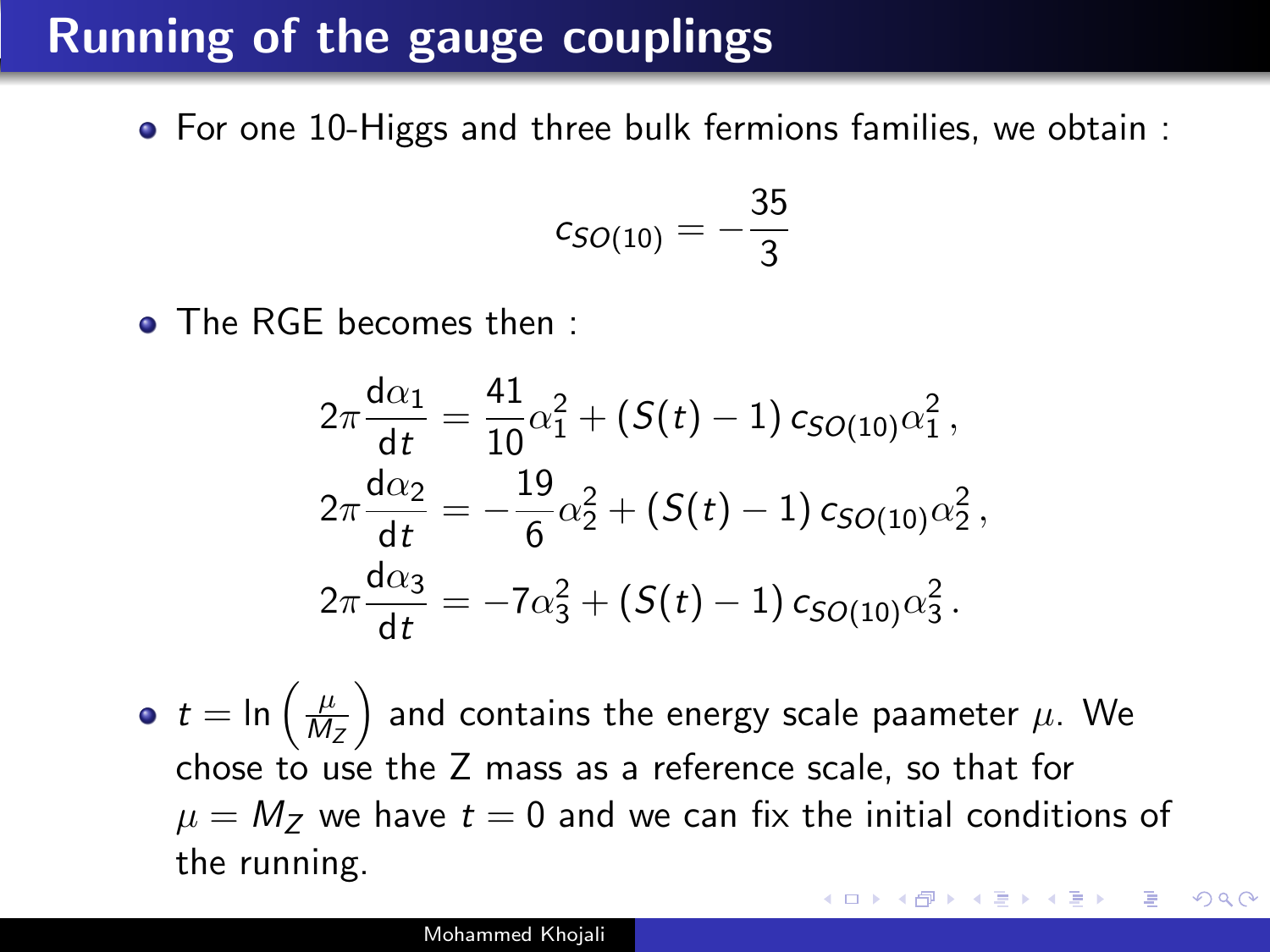<span id="page-11-0"></span>

• Running of the gauge couplings using one-loop factors, with  $R^{-1}=10\hbox{TeV}$ . The range of  $t$  corresponds to the  $Z$  mass  $(t=0)$  and the reduced 5D Planck mass.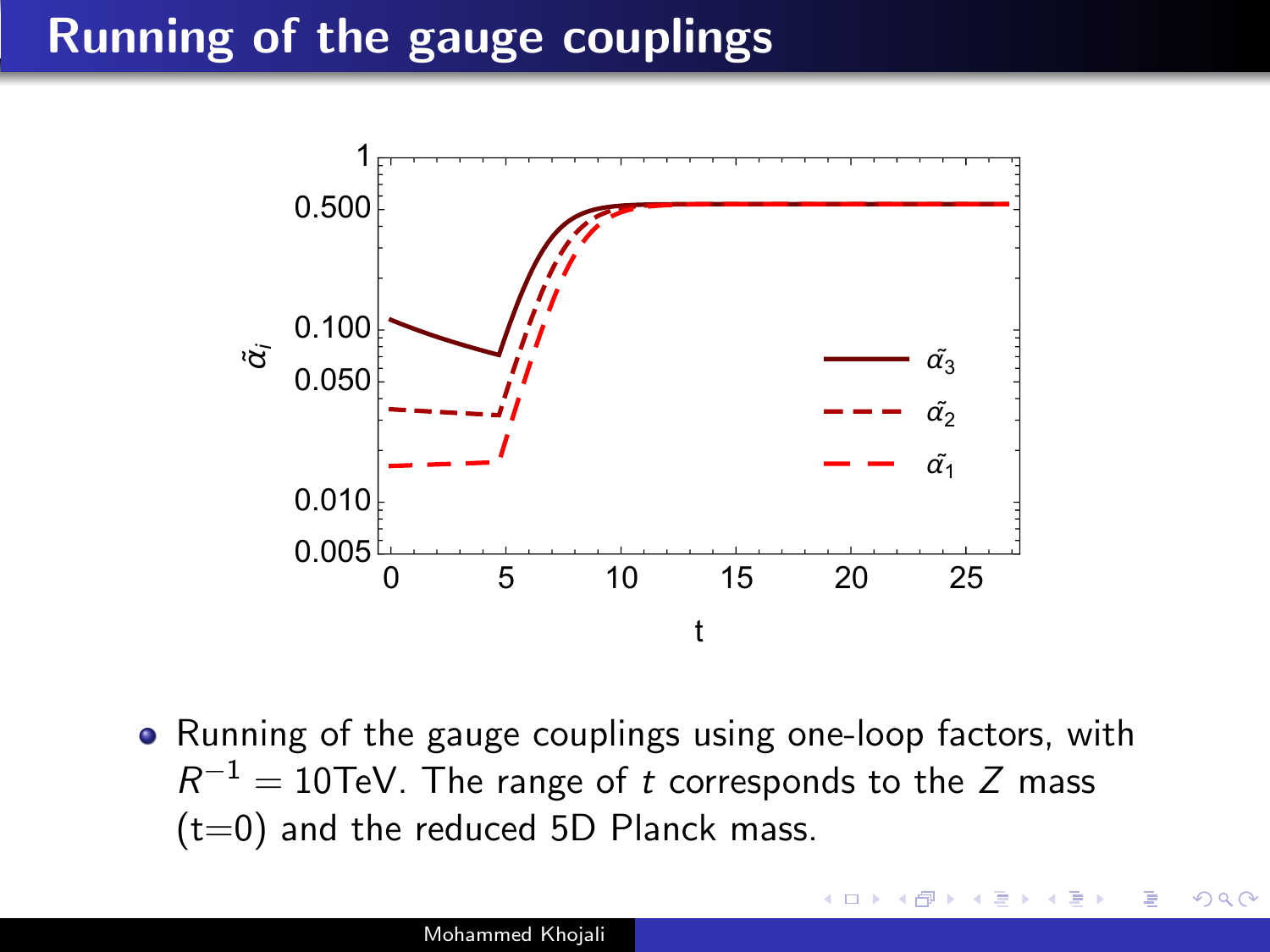#### The asymptotic behaviour

The asymptotic behaviour of the running of the gauge couplings can be easily understood when rewriting

$$
2\pi \frac{d\alpha_i}{dt} = b^{\rm SM}\alpha_i^2 + (S(t)-1)\ b^{\rm aGUT}\alpha_i^2,
$$

interm of  $\tilde{\alpha}$  at large energies. Keeping the leading terms in  $1/\mu R$ 

$$
\frac{d\tilde{\alpha}}{dt} = \tilde{\alpha} + \frac{b^{aGUT}}{2\pi} (\tilde{\alpha})^2
$$

where

$$
\tilde{\alpha_i}(\mu) \sim \frac{\alpha_i(\mu)}{2} \mu R
$$

**o** The beta function vanishes at:

$$
\tilde{\alpha}|_{\rm IV} = 0, \qquad \qquad \tilde{\alpha}|_{\rm UV} = -\frac{2\,\pi}{b^{aGUT}}
$$

 $QQ$ 

which are the IR and the UV fixed poin[ts.](#page-11-0)

Mohammed Khojali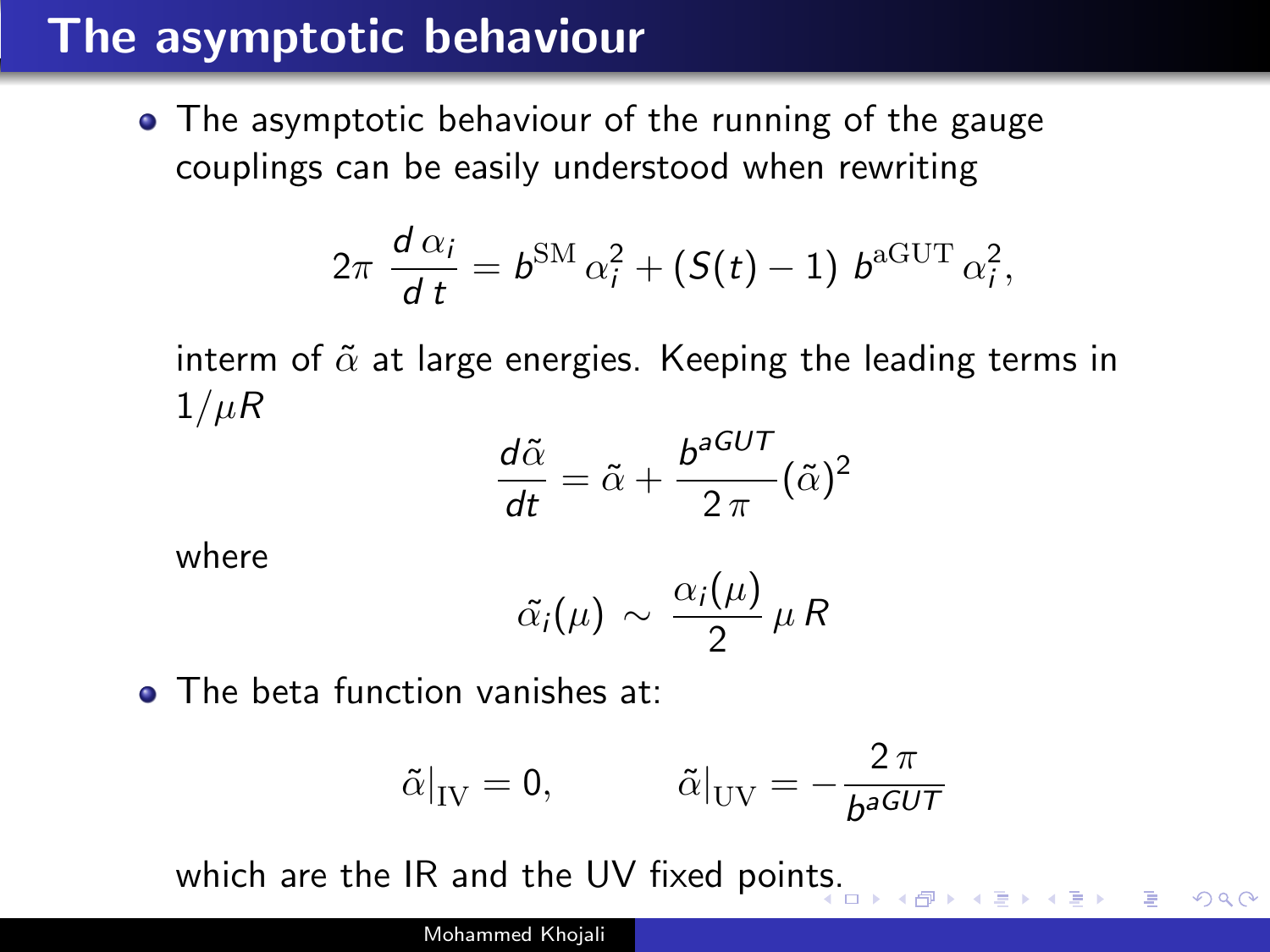- The UV fixed point only exists for  $b^{aGUT}< 0$ , accordingly the fixed point's existence requires  $n_g \leq 5$ .
- For 6 or more bulk generations the asymptotic unification would fail.
- For 3 bulk generations we find:

$$
\tilde{\alpha}=\frac{6\pi}{35}
$$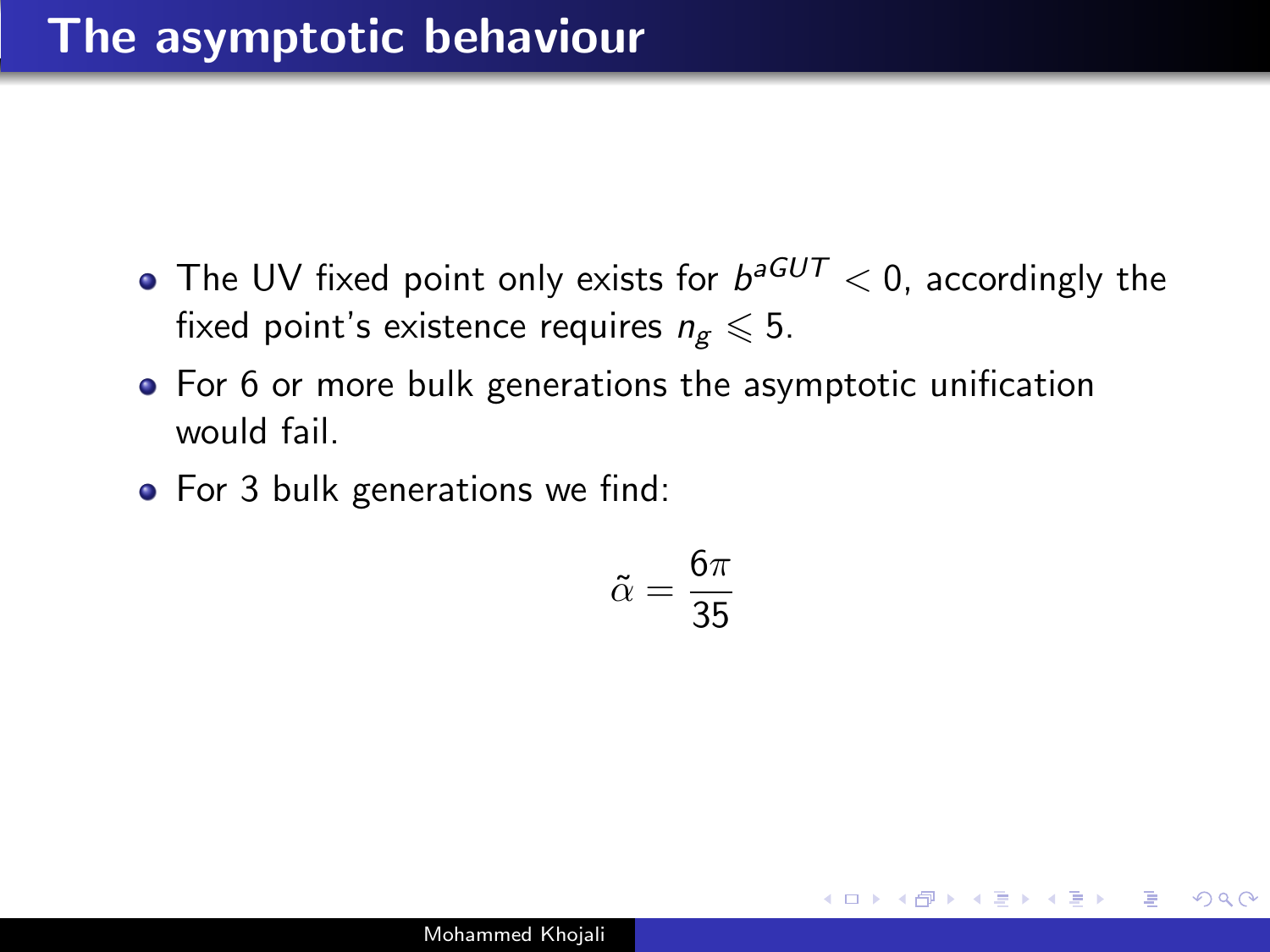#### Running of the Yukawa couplings

Adding all the parts for the bulk top Yukawa beta function above the compactification scale, we obtain the following RGE with respect to  $t = \ln(\mu/m_Z)$ :

$$
16\pi^2 \frac{dY}{dt}\Big|_{aGUT} = y^3 \left(2 \times 8 + \frac{1}{2} \times 10 + \frac{1}{2} \times 10 + 2 \times 32\right)
$$
  
+
$$
yg_5^2 \left(6 \times \left(-\frac{27}{8}\right) - 3 \times \frac{9}{2} + 2 \times \frac{27}{8} + \frac{1}{2} \times \frac{45}{8} + \frac{1}{2} \times \frac{45}{8}\right)
$$
  
+
$$
yg_5^2 \xi \left(2 \times \left(-\frac{27}{8}\right) + \frac{45}{8} + \frac{45}{8} + \frac{9}{2} - 2 \times \frac{9}{4} - 2 \times \frac{9}{4}\right)
$$

 $\Omega$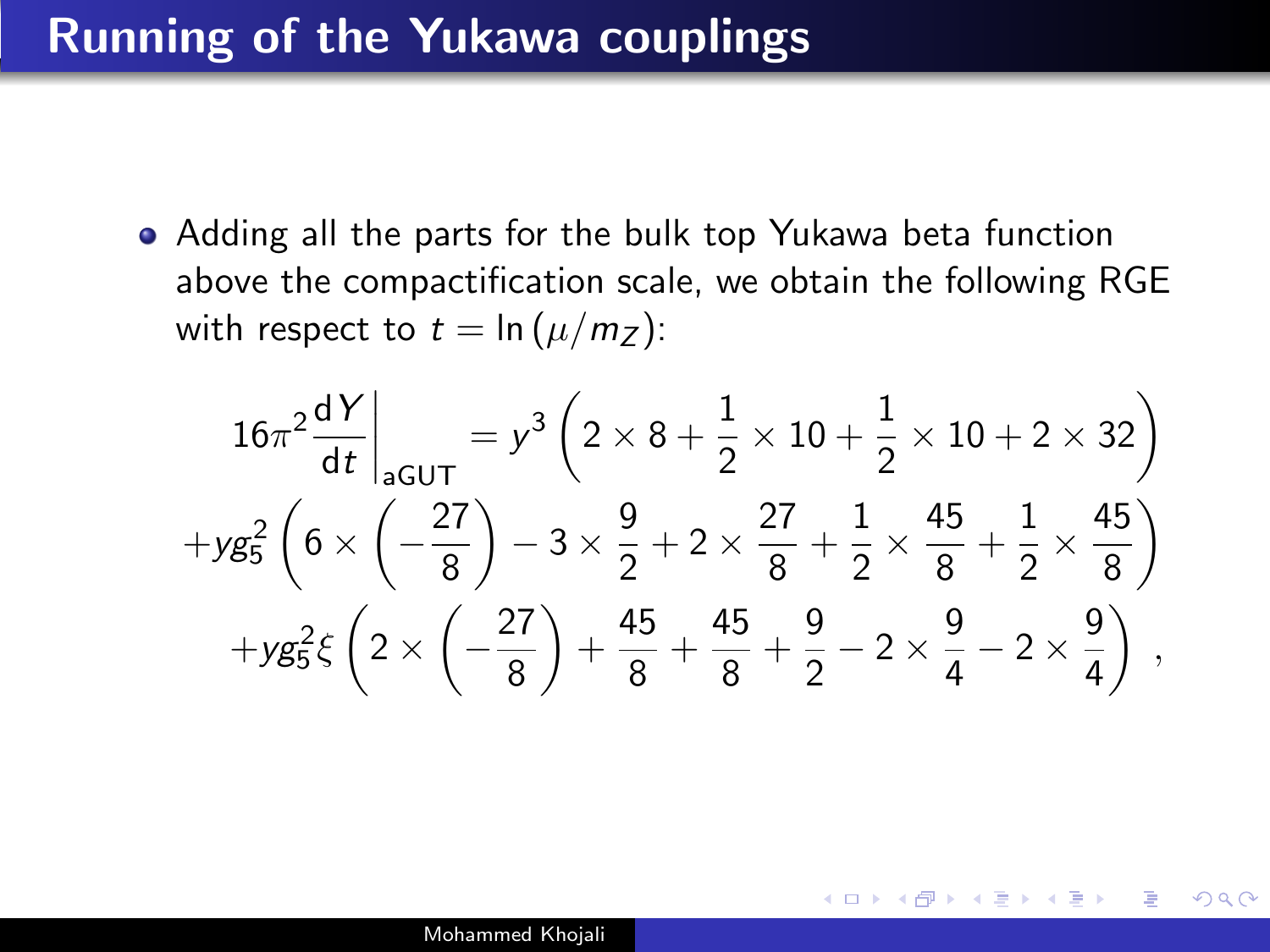- We computed the coefficients of the gauge contribution with an unified gauge coupling  $g_5$ .
- The sum of the contributions shows that the gauge-parameter  $\xi$  vanishes as expected by the gauge-invariance.
- Then, the one loop RGE gives:

$$
16\pi^2 \frac{dY}{dt}\bigg|_{aGUT} = 90y^3 - \frac{171}{8}yg_5^2
$$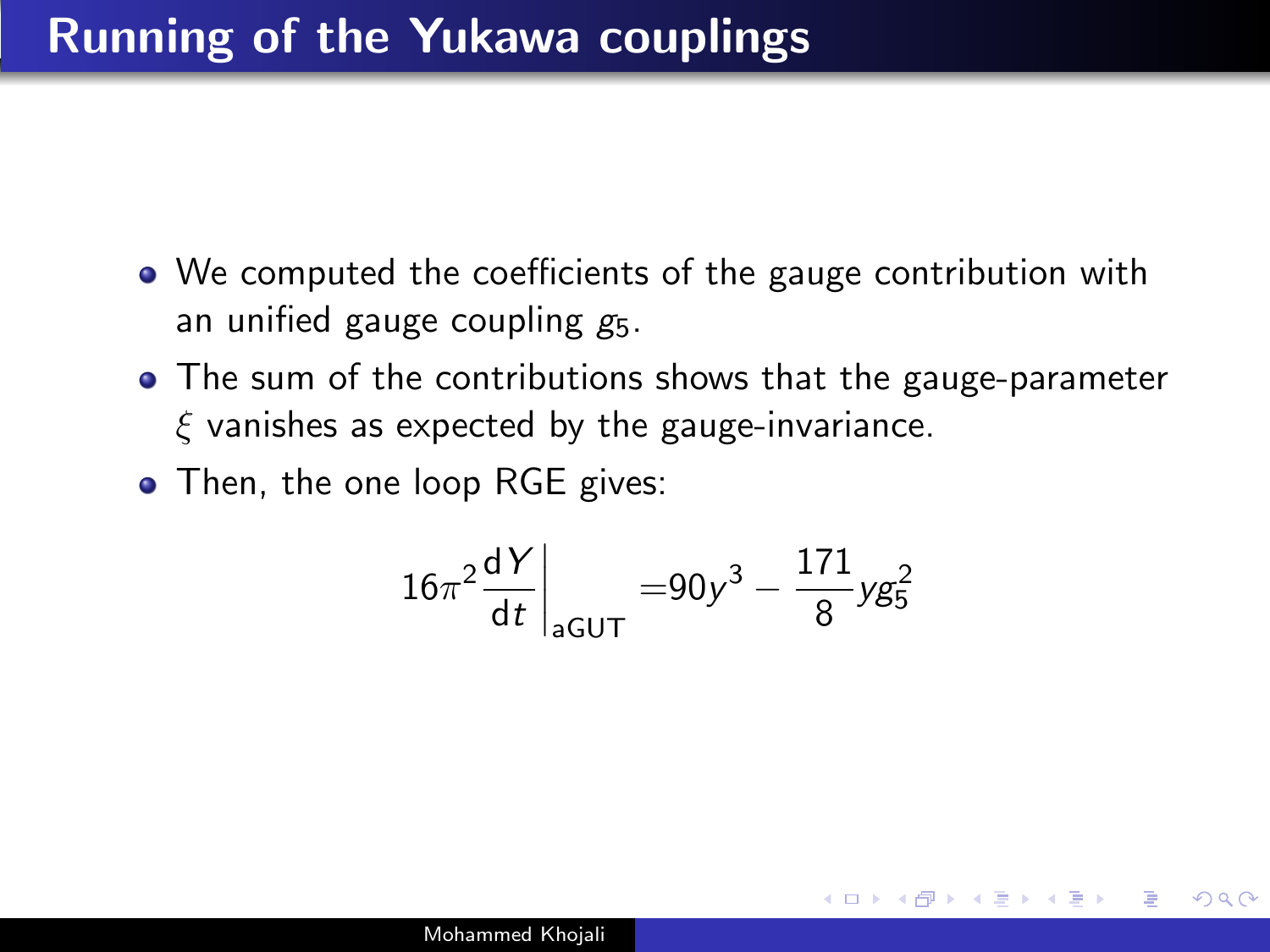#### Running of the Yukawa couplings



• Running of the gauge and Yukawa couplings using one-loop factors, with  $R^{-1} = 10 \text{TeV}$ .

 $\Omega$